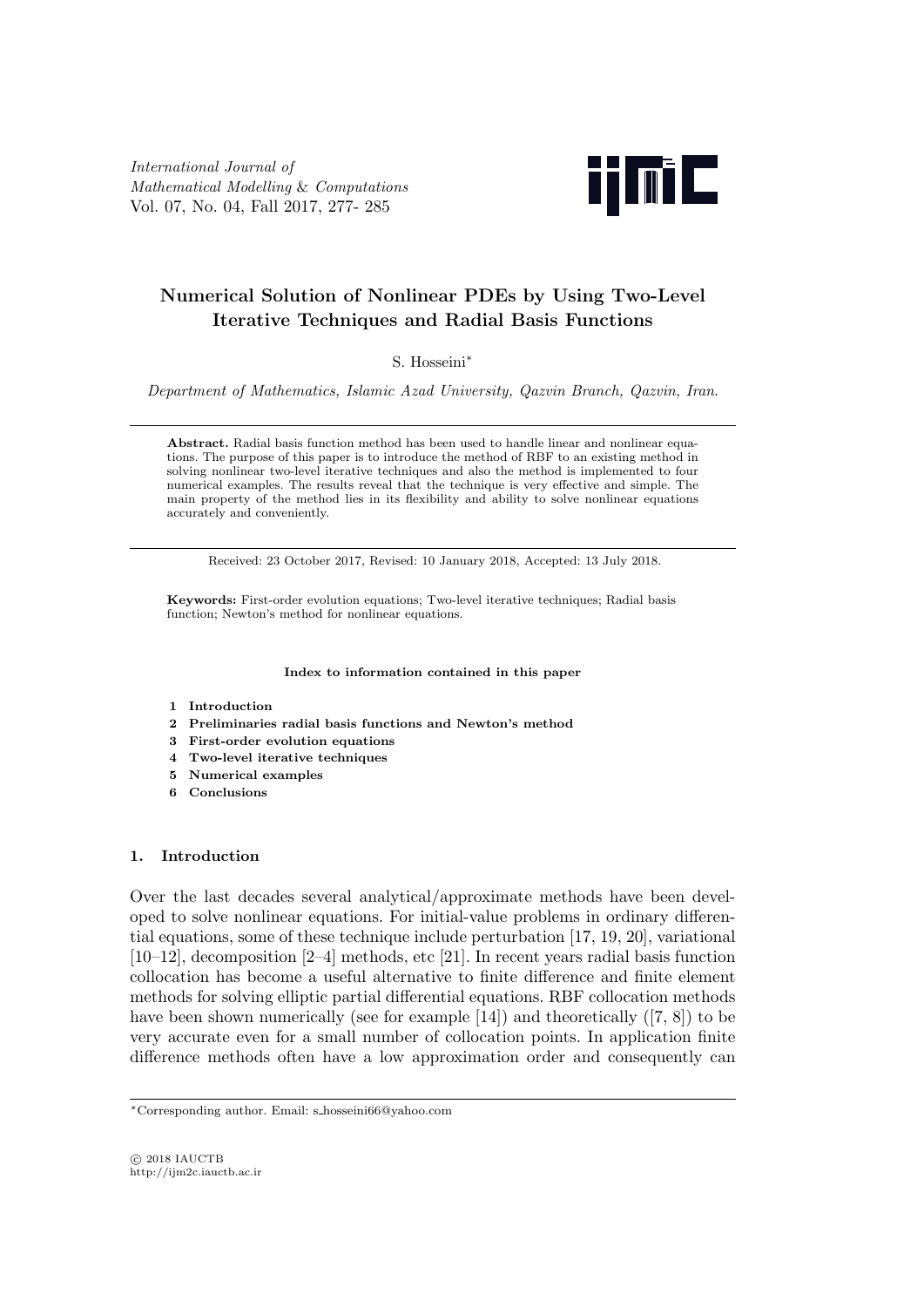require a large grid and considerable computation to obtain a sufficiently accurate solution. RBF collocation has been applied to linear elliptic PDEs in  $\mathbb{R}^2$  and  $\mathbb{R}^3$ [15], to time dependent problems [13], and to non-linear problems [18].

In this paper we present new numerical results for RBF collocation, and the purpose of this work, is to use RBF method to solve two-level iterative techniques nonlinear equations. We can present this technique to the other similar linear problems. Here, we try to solve the above equation by RBF collocation methods.

The paper is organized as follows. In Section 2, we consider radial basis function and newton's method, respectively. We then introduce first-order evolution equation and in next section consider two-level iterative techniques and approximating solution. Some applications to the two-level iterative techniques problems are presented in Section 5. A summary of the main conclusions presented in the last section of the paper.

#### 2. Preliminaries radial basis functions and Newton's method

Radial Basis Functions (RBFs) are popular for interpolating scattered data since the associated system of linear equations is guaranteed to be invertible under very mild conditions on the location of the data points. For example, the thin-plate spline used in this library only requires that the points are not co-linear. In particular, Radial Basis Functions do not require that the data lie on any sort of regular grid.

A radial basis function (RBF) is a function of the form:

$$
s(x) = p(x) + \sum_{i=1}^{N} \lambda_i \phi(x - x_i),
$$
 (1)

where: s is the radial basis function (RBF for short) and p is a low degree polynomial, typically linear or quadratic and the  $\lambda_i$ 's are the RBF coefficients and  $\phi$  is a real valued function called the basic function and the  $x_i$  's are the RBF centres.

The RBF consists of a weighted sum of a radially symmetric basic function  $\phi$  located at the centres  $x_i$  and a low degree polynomial p. Given a set of N points  $x_i$  and values  $f_i$ , the process of finding an interpolating RBF, s, such that,

$$
s(x_i) = f_i, \quad i = 1, 2, ..., N
$$

is called fitting. The fitted RBF is defined by the  $\lambda_i$ , the coefficients of the basic function in the summation, together with the coefficients of the polynomial term  $p(x)$ . [23]

For a fixed point  $x_j \in \mathbb{R}^d$ , a radial basis function is defined:

$$
\phi_j(x) = \phi(|| (x - x_j) ||) \tag{2}
$$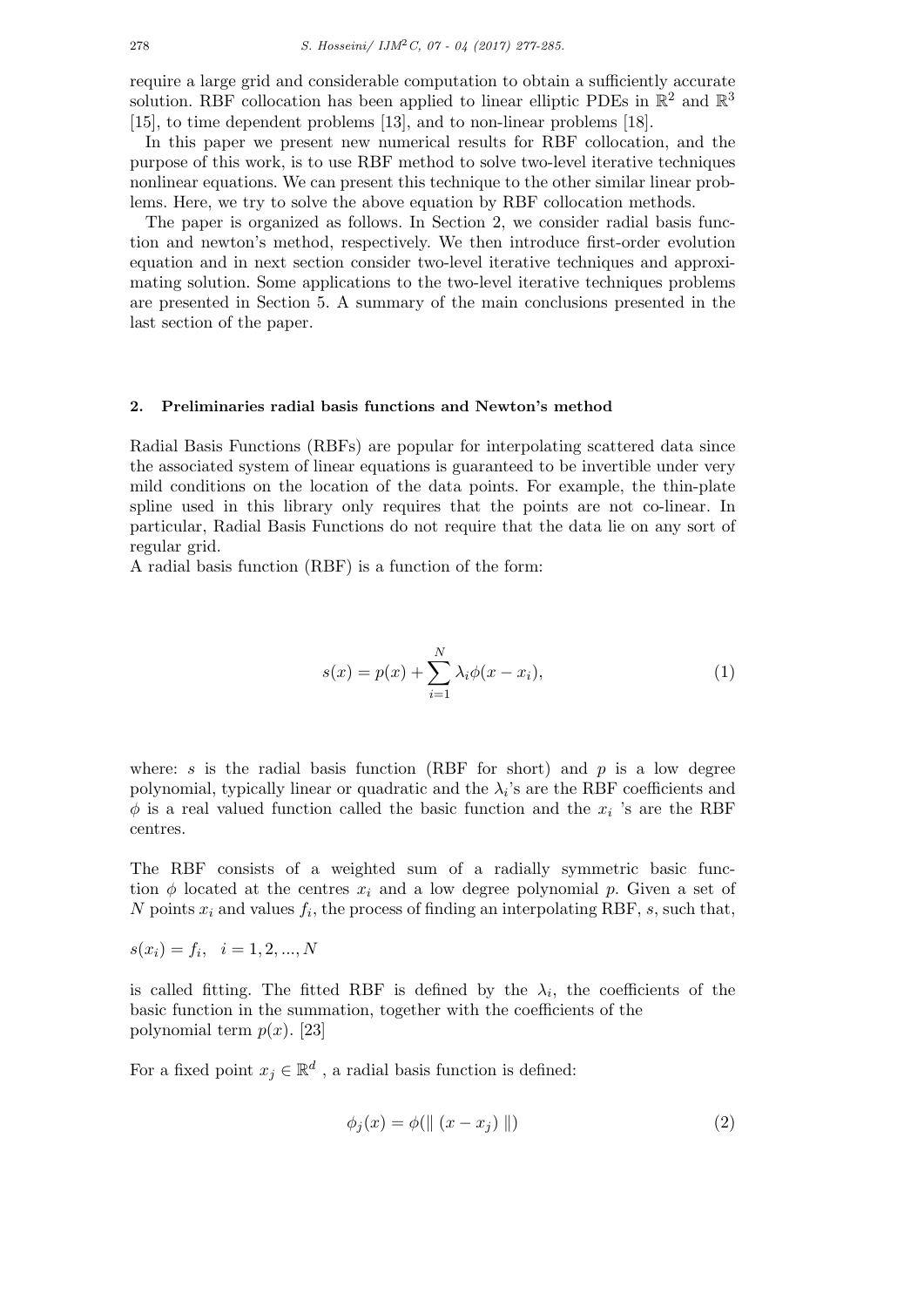which is function only dependents on the distance between  $x_j \in \mathbb{R}^d$  and the point  $x_j$ . This function is radially symmetric near the center  $x_j$ .

$$
\phi(r) = \exp(-cr^2) \tag{3}
$$

$$
\phi(r) = \sqrt{r^2 + c^2} \tag{4}
$$

However c is a shape parameter which should be considered suitably also the Euclidean distance is considered for the RBF have a global support. [6]

Newton's method for nonlinear equations: A system of nonlinear equations is expressed in the form  $F(X) = 0$ , where F is a vector-valued function of the vector variable  $X; F: R \longrightarrow R$ . Given an estimate  $X^{(k)}$  of a solution  $X^*$ . Newton's method indicates the estimate  $X^{(k+1)}$  by setting the local linear approximation to F at  $X^{(k)}$  to zero and solving for X:

$$
J(X^{(k)})H^{(k)} = -F(X^{(k)})
$$
  
\n
$$
X^{(k+1)} = X^{(k)} + H^{(k)}, k = 0, 1, 2, ...
$$
\n(5)

In this calculation,  $J = J(X^{(k)})$  is the Jacobian matrix of F at  $X^{(k)}$ .

#### 3. First-order evolution equations

Consider the first-order nonlinear evolution equation, [1, 21]

$$
u_t = f(x, t, u, u_x, u_{xx}), \quad 0 < t < \infty, \quad u(x, 0) = g(x) \tag{6}
$$

Where t denotes time  $0 < t < \infty$  and x is the spatial coordinates and f is a nonlinear function of  $u, u_x, u_{xx}$  and the subscripts denote partial differentiation. Integrated from equation (6) to yield:

$$
u(x,t) = g(x) + \int_0^t f(x, p, u, u_x, u_{xx}) dp,
$$

solve iteratively as,

$$
u^{k+1}(x,t) = g(x) + \int_0^t f(x, p, u^k, u^k_x, u^k_{xx}) dp,
$$

which k shows the k th iteration. The  $g(x) + \int_0^t f dp$  is a contractive mapping. The convergence of this equation is ensured by Banach's fixed-point theorem [22].

In the case that equation (6) represents an ordinary differential equation, i.e.  $f = f(u, t)$ , the Picard-Lindelof theorem indicates that equation (6) has a unique solution if  $f$  is continuous with respect to  $t$  and Lipschitz continuous with respect to  $u, u_x, u_{xx}$  [9, 16].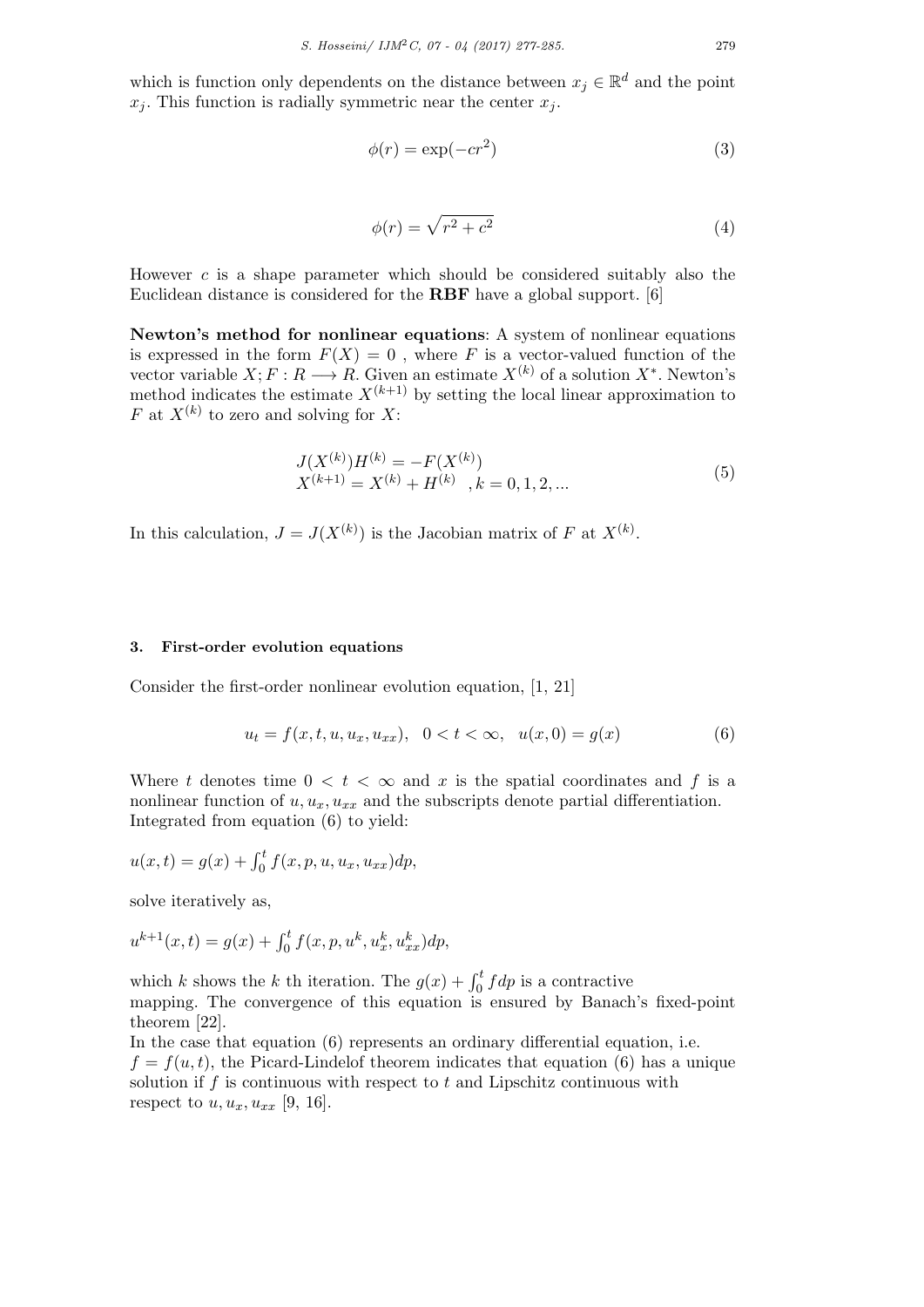#### 4. Two-level iterative techniques

Equation (6) can be easily written in differential form by partial differentiation with respect to  $t$ . This results in differential form,

$$
u_t^{k+1}(x,t) = f(x,t, u^{k+1}, u_x^{k+1}, u_{xx}^{k+1})
$$
\n(7)

Equation (7) is a special case of the Bellman-Kalaba's quasilinearization method [5], that equation (6) is written as,

$$
u_t^{k+1}(x,t) = f(t, x, u^{k+1}, u_x^{k+1}, u_{xx}^{k+1}), \quad 0 < t < \infty, \quad u^{k+1}(x, 0) = g(x) \tag{8}
$$

 $f^{k+1}$  is quasilinearized with respect to the k th iteration as

$$
f(x, t, u^{k+1}, u_x^{k+1}, u_{xx}^{k+1}) \approx f^k + G^k(u^{k+1} - u^k) + H^k(u_x^{k+1} - u_x^k) + L^k(u_{xx}^{k+1} - u_{xx}^k)
$$
 (9)

which,

$$
f^{k} \equiv f(t, x, u^{k+1}, u_x^{k+1}, u_{xx}^{k+1})
$$
\n(10)

$$
G^k \equiv \frac{\partial f}{\partial u}(x, t, u^{k+1}, u_x^{k+1}, u_{xx}^{k+1})
$$
\n(11)

$$
H^k \equiv \frac{\partial f}{\partial u_x}(x, t, u^{k+1}, u_x^{k+1}, u_{xx}^{k+1})
$$
\n(12)

$$
L^k \equiv \frac{\partial f}{\partial u_{xx}}(x, t, u^{k+1}, u_x^{k+1}, u_{xx}^{k+1})
$$
\n(13)

substitution of equation (9) into (8) yields the first-order evolution equation,

$$
u_t^{k+1} = f^k + G^k(u^{k+1} - u^k) + H^k(u_x^{k+1} - u_x^k) + L^k(u_{xx}^{k+1} - u_{xx}^k),
$$
  
0 < t < \infty, u^{k+1}(x, 0) = g(x) (14)

Consider the approximation solution as:

$$
\widetilde{u}(x,t) \equiv \sum_{i=1}^{N} c_i \phi_i(x,t)
$$
\n(15)

which  $c_i$ 's are constants and the  $\phi_i$ 's are radial basis functions. where  $\phi_i(x,t) = \phi(||(x - x_i, t - t_i)||)$  is a radial basis function on  $r = ||(x,t)||$ . From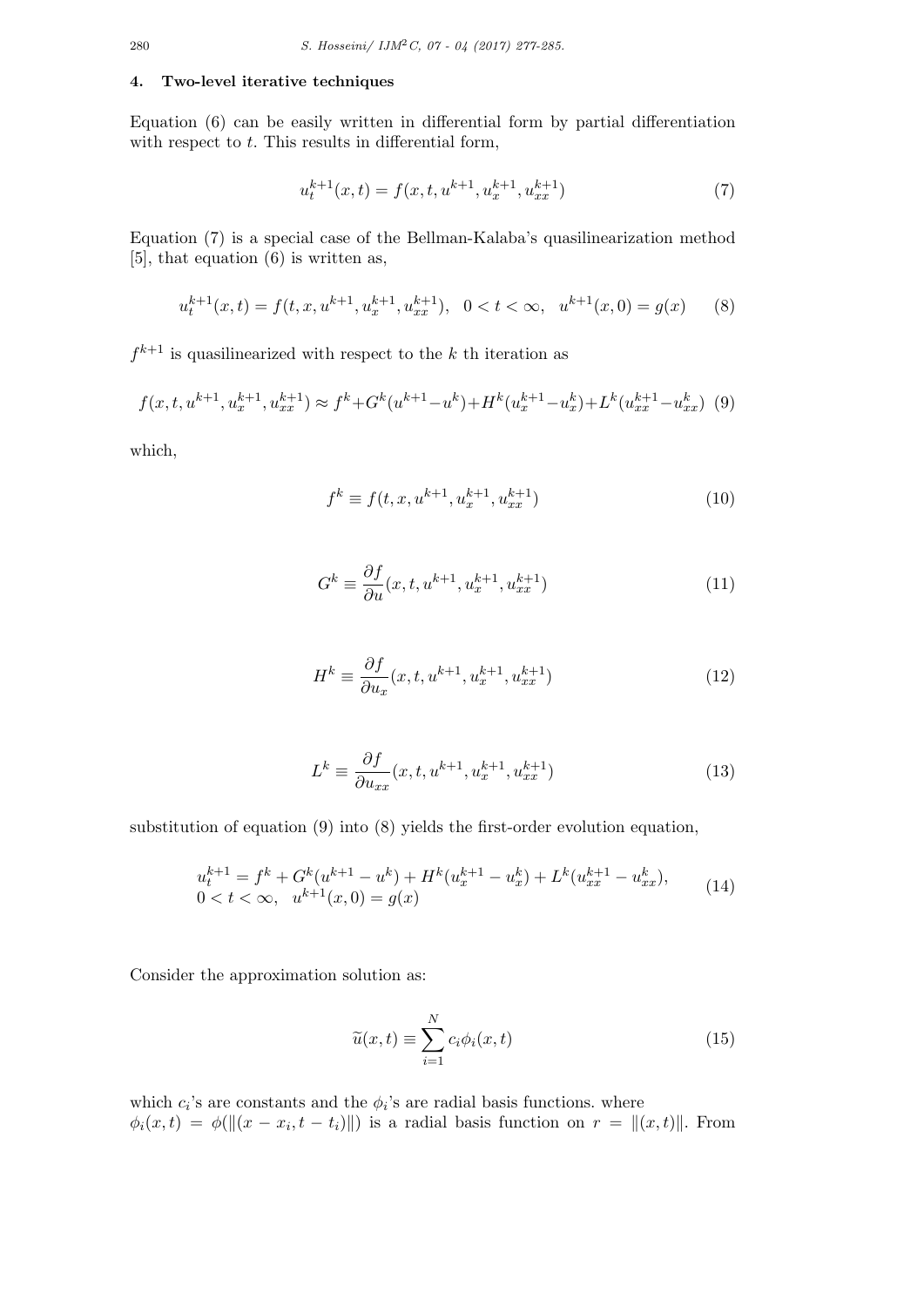equation (15), we have:

$$
\begin{cases}\n\widetilde{u}_t \equiv \sum_{i=1}^N c_i \frac{\partial \phi_i}{\partial t}(x, t) \\
\widetilde{u}_x \equiv \sum_{i=1}^N c_i \frac{\partial \phi_i}{\partial x}(x, t) \\
\widetilde{u}_{xx} \equiv \sum_{i=1}^N c_i \frac{\partial^2 \phi_i}{\partial x^2}(x, t)\n\end{cases} \tag{16}
$$

Substitution of equation (16) into (14) yields,

$$
\sum_{i=1}^{N} c_i \left( \frac{\partial \phi_i}{\partial t} - G^k \phi_i - H^k \frac{\partial \phi_i}{\partial x} - L^k \frac{\partial^2 \phi_i}{\partial x^2} \right) (x_j, t_j) \equiv (f^k - G^k \widetilde{u} - H^k \widetilde{u}_x - L^k \widetilde{u}_{xx}) \tag{17}
$$

By considering,

$$
\begin{cases}\n\alpha_{ij}(x_j, t_j) = \phi_i(x_j, t_j) \\
\beta_{ij}(x_j, t_j) = \frac{\partial \phi_i}{\partial t}(x_j, t_j) \\
\gamma_{ij}(x_j, t_j) = \frac{\partial \phi_i}{\partial x}(x_j, t_j) \\
\lambda_{ij}(x_j, t_j) = \frac{\partial^2 \phi_i}{\partial x^2}(x_j, t_j)\n\end{cases}
$$

and substituting them into equation (17), we have:

$$
\sum_{i=1}^{N} c_i [\beta_{i,j}(x_j, t_j) - G^k \alpha_{i,j}(x_j, t_j) - H^k \gamma_{i,j}(x_j, t_j) - L^k \lambda_{i,j}(x_j, t_j)]
$$
\n
$$
-[f^k - G^k \tilde{u} - H^k \tilde{u}_x - L^k \tilde{u}_{xx}] \equiv 0
$$
\n(18)

That is a nonlinear system of equations.

In order to solve, we consider  $N = N_1 + N_2$ , consequently,  $N_1$  denotes the number of boundary points and  $N_2$  shows the number of interior points. Suppose that the following sets contain a collocation of scattered nodes in every levels of interpolation

$$
\Xi_1 = \{ (x_i, t_i) \in \bar{\Omega} \times [0, T_1], \quad i = 1, ..., m \}, \quad T > T_1.
$$
\n(19)

$$
\Xi_k = \{(x_i, t_i + (k-1)T_1); (x_i, t_i) \in \Xi_1, i = 1, ..., m, k = 2, 3, ...\}
$$
 (20)

and the problem has a solution in  $\overline{\Omega} \times [(k-1)T_1, kT_1].$ 

## 5. Numerical examples

To illustrate the effectiveness of the present method, several test examples are consider in this section, the accuracy of the technique is assessed by comparison with the exact solutions. We obtain good approximation which is shown in Figure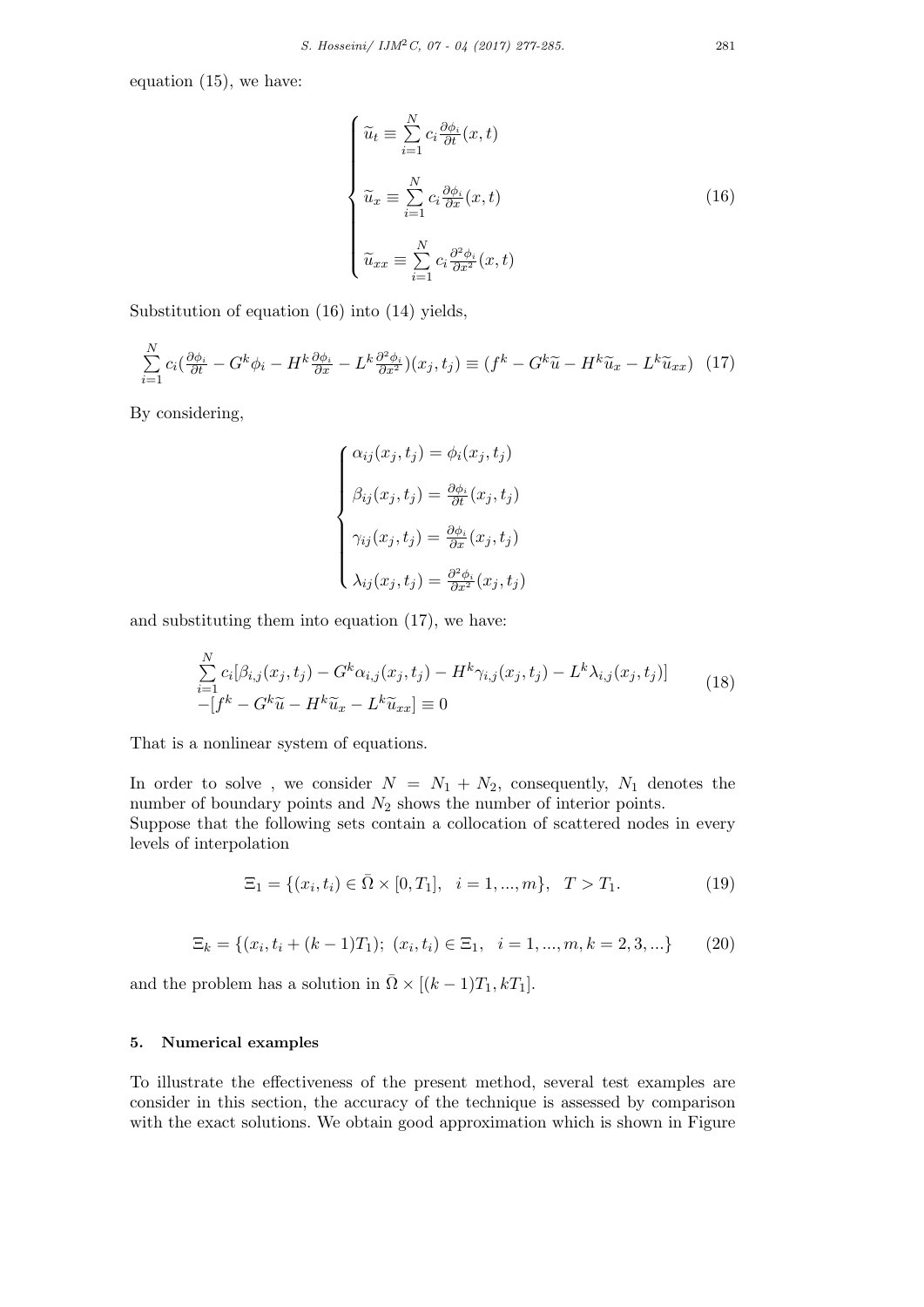1 and the error graph for this approximation is shown in Figure 2.

Example 5.1 Consider the following nonlinear partial differential equation:

$$
u_t = u_{xx}u + 9u^2 + 2u \tag{21}
$$

initial conditions are,

$$
\begin{cases}\n u(0, t) = 0 \\
 u(1, t) = \sin(3) \exp(2t) \\
 u(x, 0) = \sin(3x)\n\end{cases}
$$
\n(22)

The exact solution is:

$$
u(x,t) = \sin(3x)\exp(2t)
$$
\n(23)

We set  $\phi$  as:

$$
\phi(r) = \exp(-cr^2) \tag{24}
$$

By considering only the first step of Newton method for nonlinear system and by taking  $c = 2, N = 10, 0 \le x \le 1$ , we have the error function which is shown in Figure 1:



Figure 1. Error function.

Example 5.2 We assume another nonlinear example,

$$
u_t = u_{xx}u - u_x^2 + \exp(x^2)\cos(t)
$$
 (25)

subject to initial conditions,

$$
\begin{cases}\n u(x,0) = 0 \\
 u(x,1) = \exp(x^2)\sin(1) \\
 u(0,t) = \sin(t)\n\end{cases}
$$
\n(26)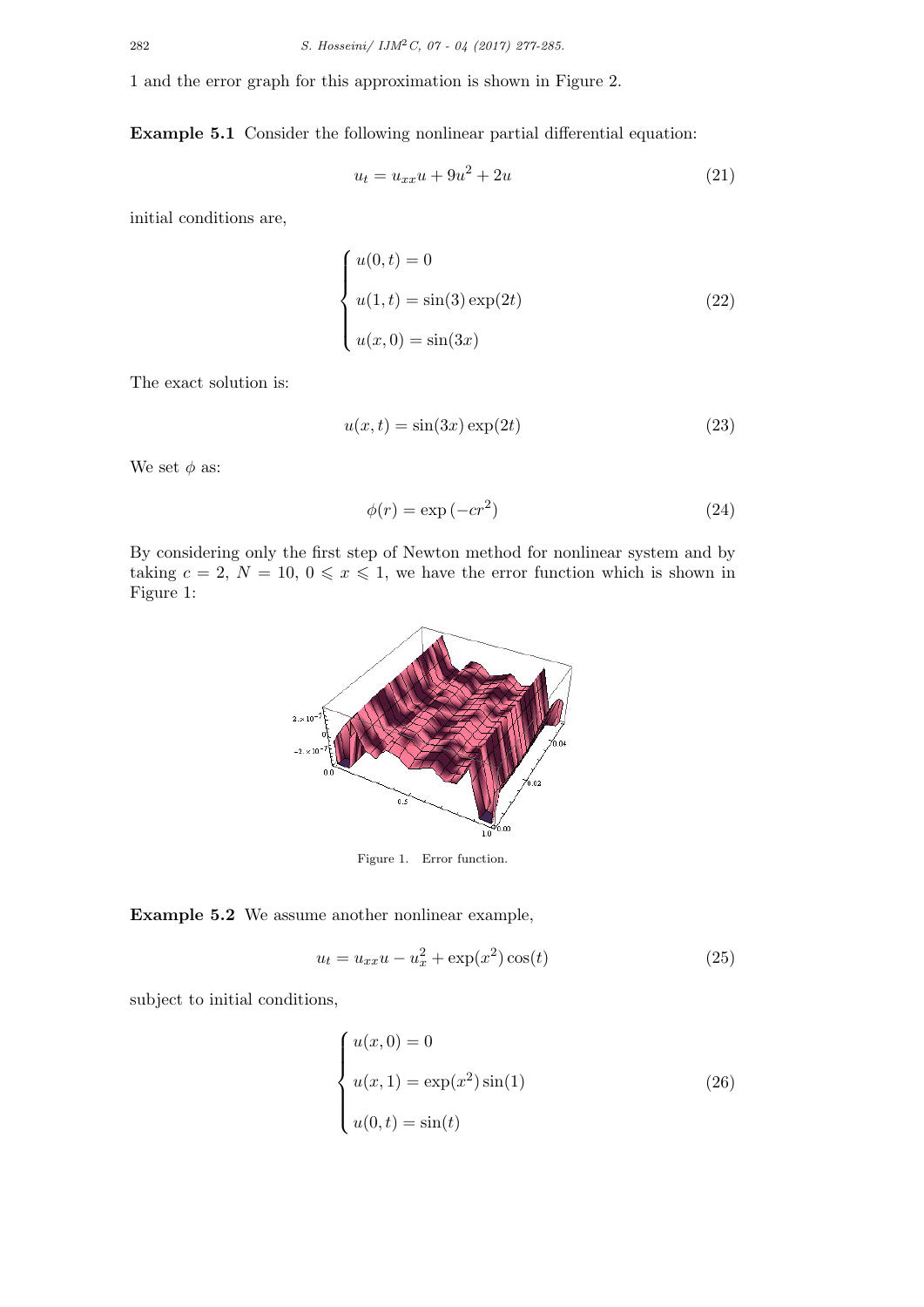The exact solution is,

$$
u(x,t) = \exp(x^2)\sin(t)
$$
\n(27)

As stated before using equation (24) and by taking  $c = 2$ ,  $N = 10$ ,  $0 \le x \le 1$ , we have the error function which is shown in Figure 2:



Figure 2. Error function.

Example 5.3 Consider the following problem:

$$
u_t = u_{xx}u + u^2 - 3u \tag{28}
$$

with the initial conditions:

$$
\begin{cases}\nu(0,t) = \exp(-3t) \\
u(1,t) = (\sin 1 + \cos 1) \exp(-3t) \\
u(x,0) = \sin x + \cos x\n\end{cases}
$$
\n(29)

The exact solution is,

$$
u(x,t) = (\sin x + \cos x)\exp(-3t)
$$
\n(30)

According to the equation (24) and considering  $c = 2, N = 10, 0 \leq x \leq 1$ , we have the error function which is shown in Figure 3:



Figure 3. Error function.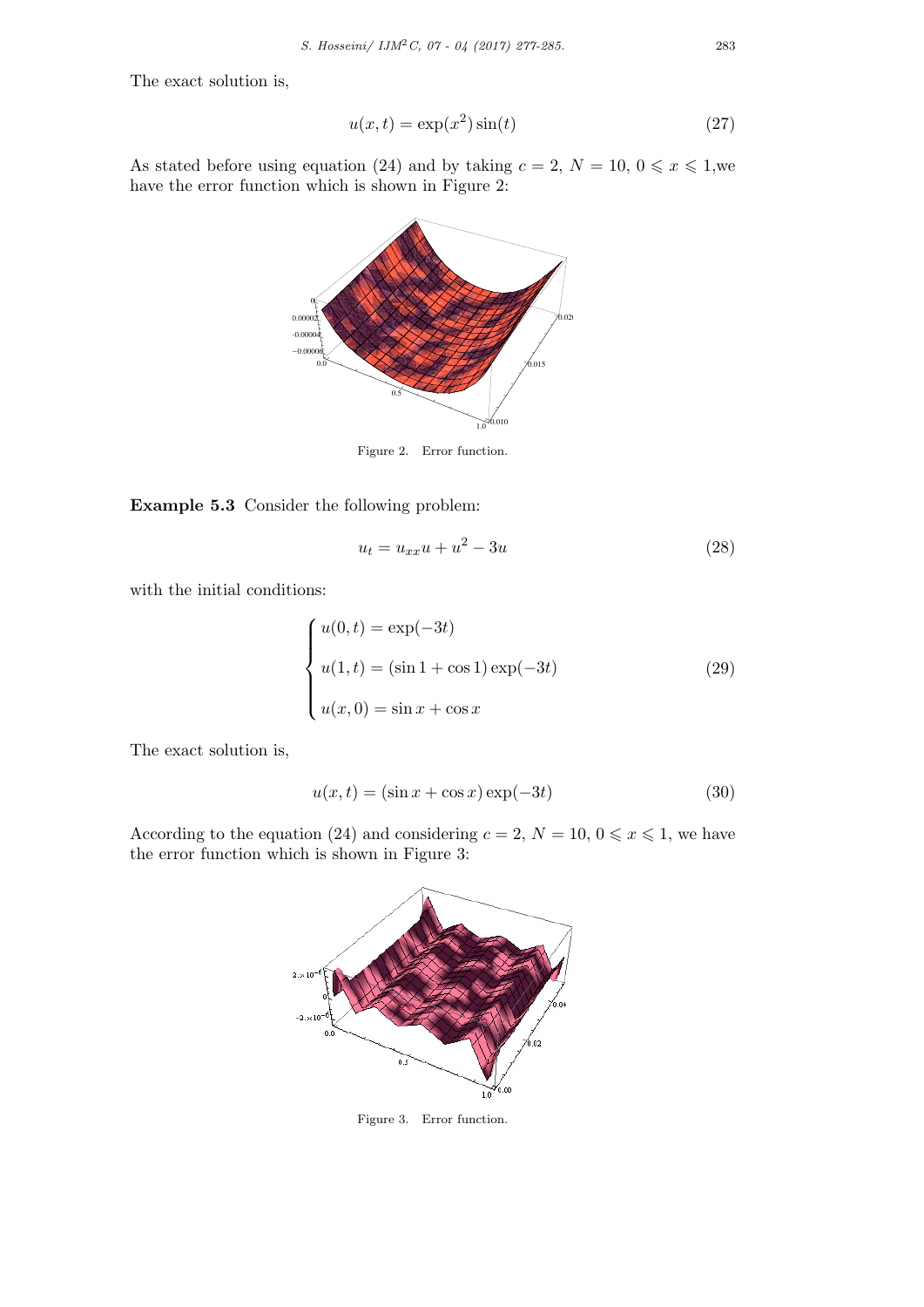Example 5.4 Let this problem:

$$
u_t = u_x u + u_{xx}^2 + 2 \exp(-x) \cos(2t)
$$
 (31)

initial conditions are:

$$
\begin{cases}\n u(0,t) = \sin(2t) \\
 u(1,t) = \exp(-1)\sin(2t) \\
 u(x,0) = 0\n\end{cases}
$$
\n(32)

with the exact solution,

$$
u(x,t) = \exp(-x)\sin(2t)
$$
\n(33)

According to the equation (24) and by taking  $c = 2$ ,  $N = 10$ ,  $0 \le x \le 1$ , we have the error function which is shown in Figure 4:



Figure 4. Error function.

A very good agreement between the results from the exact solution and the approximation was observed, which confirms the validity of the present method.

### 6. Conclusions

Radial basis function method has been known as a powerful tool for solving many equations. In this article, we have presented a general framework of the RBF method for two- level iterative equation. The present work shows the validity and great potential of RBF technique for solving linear and nonlinear equations. All of examples show that the results of RBF are in excellent agreement with those obtained by other methods. In this type of problems, if we take care in selection of approximation radial basis functions and their shape parameter, we can obtain more accurate solution with less error.

#### References

- [1] M. Abramowitz and I. A. Stegun, Handbook of mathematical functions, Dover, NewYork, (1965).
- [2] G. Adomian, Stochastic Systems, Academic Press Inc., New York, (1983).
- [3] G. Adomian, Nonlinear stochastic operator equations, Academic Press Inc., New York, (1986).